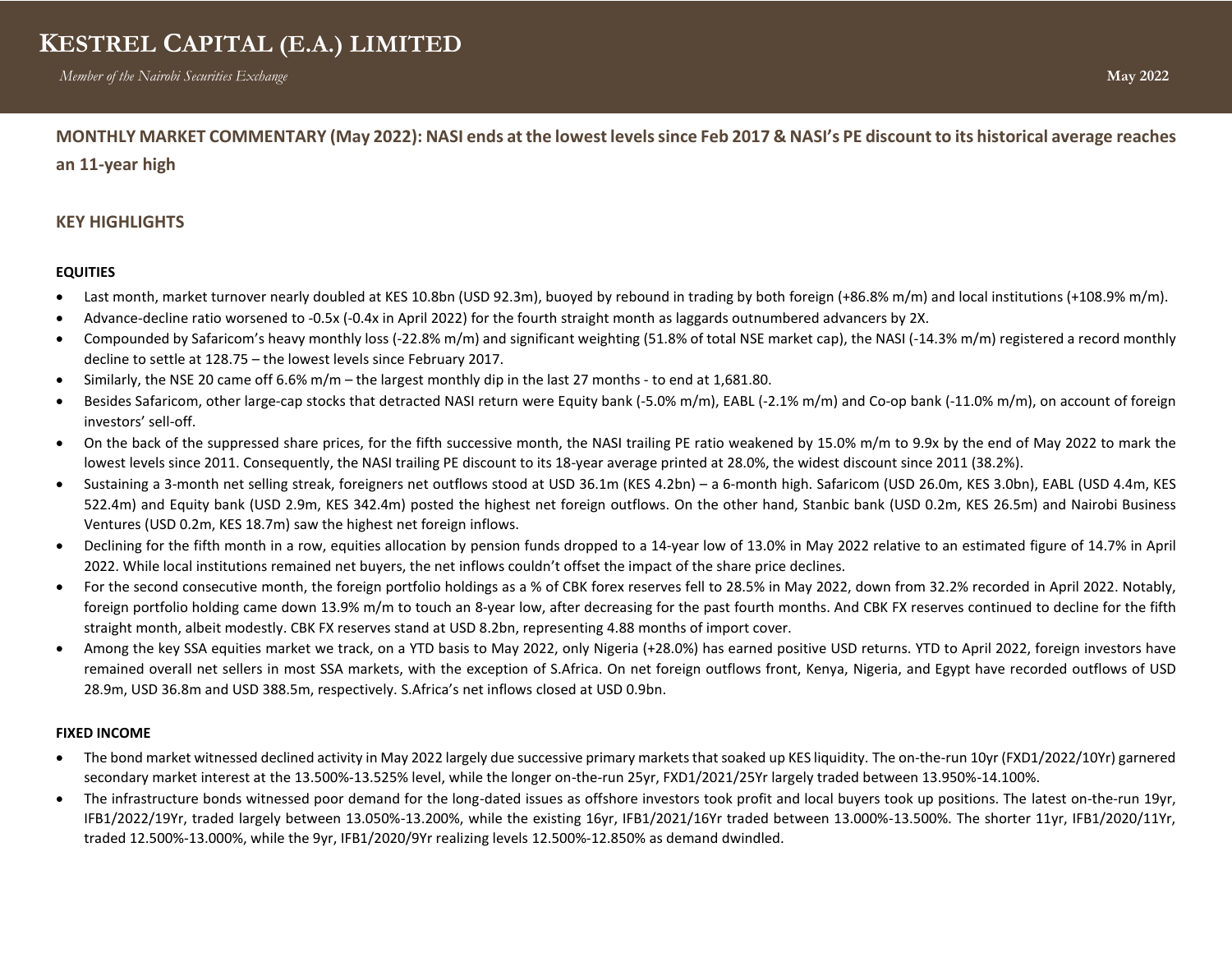## **Kenya Monthly Market Watch May 2022**

- During the month, Treasury opted to issue a new eighteen (18) year infrastructure bond, IFB1/2022/18Yr, targeting KES 75.0bn (with KES 25.0bn green-shoe option). The coupon rate was market determined.
- The IFB1/2022/18Yr yielded 13.742% and had a cut-off yield of 13.990%. Treasury managed to raise a total of KES 73.8bn from the auction to offset a redemption of 35.3b on 13th June 2022.
- In the eleventh (11) month of FY2021/22, we estimate that Treasury has borrowed ~KES 575.3bn versus ~KES 499.5bn (up 15.2%).

## **MARKET OUTLOOK**

## **EQUITIES:**

• As inflationary pressures continue to pose risks to corporates profit margins and household incomes, we guide investors to find opportunities within defensive stocks. We advocate for a BUY on Safaricom, which is trading close to a 3-year low and below its 12-month low. Our thesis is backed by its commanding market shares as well as its strength in brand and pricing power. With inflationary pressures triggering a hike in policy rates, we expect the banks to benefit from higher market yields. We expect loan yields to reprice faster than cost of funding, boosting margins. In addition, we expect better yields on the government securities. We like Equity bank and KCB bank at current levels.

## **FIXED INCOME:**

• Money market liquidity toward mid-June 2022 will decline significantly due to large primary bond auctions and tax liabilities. Treasury proposed to tap the following bonds: FXD1/2022/3Yr and FXD1/2022/15Yr, to raise KES 25.0bn for the end of June 2022. These bonds have a yield of 11.766% and 13.942% respectively and the closure date for bids is Friday 24-Jun-22.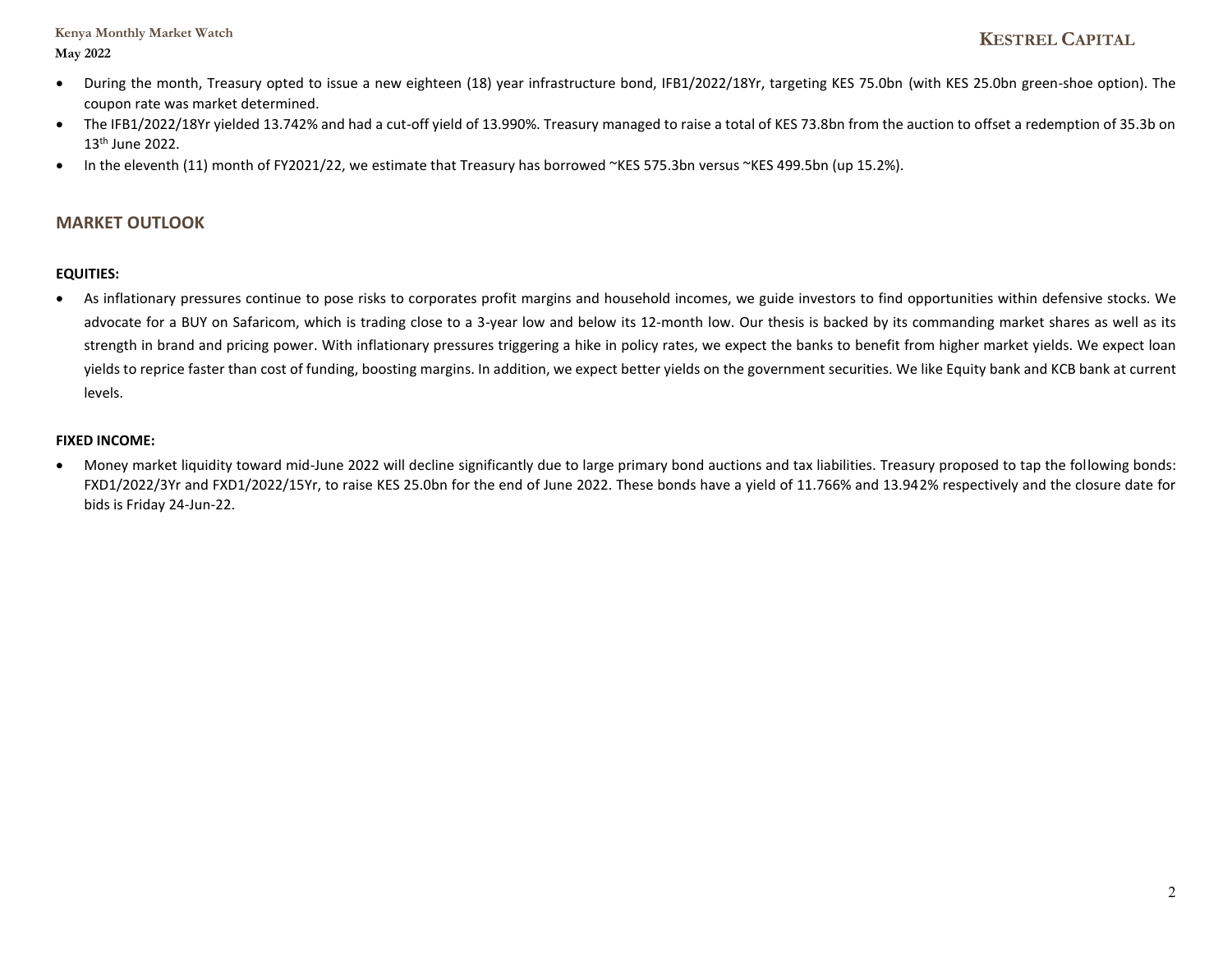## **MONTHLY MARKET STATISTICS**

|                                               | $Mav-21$ | June-21 | July-21 | <b>Aug-21</b> | Sept-21 | Oct-21  | <b>Nov-21</b> | <b>Dec-21</b> | <b>Jan-22</b> | Feb-22  | Mar-22  | April-22 | $May-22$ |
|-----------------------------------------------|----------|---------|---------|---------------|---------|---------|---------------|---------------|---------------|---------|---------|----------|----------|
| <b>Equities</b>                               |          |         |         |               |         |         |               |               |               |         |         |          |          |
| Market Capitalisation (USD bn)                | 24.2     | 25.1    | 25.5    | 25.9          | 25.1    | 25.0    | 22.7          | 22.9          | 22.4          | 21.9    | 21.1    | 20.2     | 17.2     |
| NASI return (KES)                             | 0.5%     | 2.1%    | 2.3%    | 2.7%          | $-2.2%$ | $-0.2%$ | $-7.9%$       | 1.6%          | $-1.9%$       | $-1.9%$ | $-2.8%$ | $-3.6%$  | $-14.3%$ |
| NSE 20 return (KES)                           | 0.3%     | 3.0%    | 2.4%    | 2.4%          | 0.5%    | $-3.4%$ | $-4.6%$       | 1.7%          | $-0.7%$       | $-0.1%$ | $-2.1%$ | $-2.5%$  | $-6.6%$  |
| Gainers/Decliners ratio (x)                   | (0.3)    | 0.9     | 1.3     | 0.4           | (0.4)   | (0.7)   | (0.7)         | 0.8           | (0.2)         | (0.4)   | (0.4)   | (0.4)    | (0.5)    |
| MSCI EFM ex. ZA (KES)                         | 0.4%     | 0.3%    | 2.7%    | $-0.2%$       | 0.3%    | 5.1%    | $-3.6%$       | $-2.8%$       | $-0.7%$       | $-3.6%$ | $-3.3%$ | $-1.1%$  | $-6.6%$  |
| Equity Turnover (KES bn)                      | 14.2     | 14.0    | 9.3     | 11.9          | 10.2    | 10.3    | 15.6          | 10.5          | 8.2           | 10.0    | 9.6     | 5.9      | 10.8     |
| Equity Turnover (USD m)                       | 131.6    | 129.4   | 85.4    | 107.9         | 92.6    | 92.4    | 138.5         | 92.5          | 72.6          | 87.6    | 83.9    | 50.5     | 92.3     |
| Avg. daily value traded (USD m)               | 6.6      | 6.16    | 4.07    | 4.90          | 4.21    | 4.86    | 6.30          | 4.40          | 3.46          | 4.38    | 3.65    | 2.81     | 4.62     |
| Foreign institutions participation (%)        | 56.3     | 54.2    | 55.7    | 48.2          | 49.6    | 49.6    | 50.7          | 57.1          | 59.6          | 56.6    | 47.5    | 62.4     | 63.3     |
| Local institutions participation (%)          | 30.1     | 31.9    | 29.6    | 37.4          | 38.3    | 25.7    | 39.5          | 31.9          | 28.3          | 33.3    | 38.4    | 24.5     | 27.8     |
| Local individuals' participation (%)          | 13.2     | 13.4    | 14.3    | 14.1          | 11.7    | 9.5     | 9.4           | 10.9          | 12.0          | 9.7     | 13.7    | 12.6     | 8.2      |
| Local institutions net flow (USD m)           | 16.1     | 3.8     | 1.8     | (10.6)        | 8.9     | 8.8     | 7.9           | 29.4          | 5.2           | (4.4)   | 15.7    | 14.6     | 34.5     |
| Foreign institutions net flow (USD m)         | (6.7)    | (10.6)  | 1.5     | 15.9          | (8.5)   | (8.4)   | (8.8)         | (25.3)        | (3.7)         | 1.9     | (12.8)  | (14.1)   | (35.6)   |
|                                               |          |         |         |               |         |         |               |               |               |         |         |          |          |
| <b>Fixed Income</b>                           |          |         |         |               |         |         |               |               |               |         |         |          |          |
| Bond Turnover (KES bn)                        | 107.0    | 96.6    | 95.8    | 174.3         | 118.2   | 66.2    | 65.8          | 53.2          | 48.4          | 54.9    | 87.6    | 71.4     | 58.9     |
| Bond Turnover (USD m)                         | 994.9    | 895.7   | 881.8   | 1,586         | 1,070   | 596     | 585           | 470           | 426           | 482     | 762     | 616      | 504      |
| T-Bill performance rate                       | 136.2%   | 150.7%  | 107%    | 174%          | 67%     | 58%     | 88%           | 69%           | 103%          | 94%     | 91%     | 59%      | 92%      |
| T-Bill allotment rate                         | 64.0%    | 52.0%   | 87%     | 77%           | 100%    | 94%     | 93%           | 85%           | 93%           | 94%     | 94%     | 100%     | 94%      |
| T-Bill offer fill rate                        | 87.1%    | 78.4%   | 92%     | 134%          | 67%     | 54%     | 82%           | 58%           | 95%           | 88%     | 85%     | 59%      | 86%      |
| T-Bond performance rate                       | 126.6%   | 216.4%  | 140%    | 72%           | 202%    | 93%     | 168%          | 103%          | 111%          | 176%    | 80%     | 95%      | 86%      |
| T-Bond allotment rate                         | 64.8%    | 30.3%   | 76%     | 98%           | 71%     | 94%     | 83%           | 92%           | 93%           | 75%     | 65%     | 91%      | 81%      |
| T-Bond offer fill rate                        | 82.0%    | 65.7%   | 107%    | 70%           | 142%    | 87%     | 139%          | 95%           | 104%          | 132%    | 52%     | 87%      | 70%      |
| 5-year m/m yield change (bps)                 | $-10$    | $-10$   | $-10$   | $-10$         | 40      | 45      | 50            | 40            | 45            | 50      | 98      | 100      | 85       |
| 2 year-91D yield spread (bps)                 | 246      | 259     | 282     | 249           | 240     | 253     | 247           | 249           | 271           | 330     | 359     | 410      | 356      |
| 5 year-364D yield spread (bps)                | 134      | 277     | 307     | 308           | 301     | 260     | 206           | 204           | 186           | 178     | 221     | 255      | 237      |
| 5 year-2-year yield spread (bps)              | 90       | 105     | 120     | 150           | 160     | 140     | 135           | 155           | 135           | 95      | 110     | 75       | 95       |
| 5 yr Bond-5 yr IFB yield spread (bps)         | 20       | 50      | 75      | 90            | 160     | 175     | 130           | 150           | 130           | 130     | 158     | 155      | 115      |
| 10 year-2-year yield spread (bps)             | 280      | 295     | 320     | 330           | 320     | 290     | 270           | 265           | 245           | 210     | 193     | 145      | 220      |
| FTSE NSE KES Gov. bond price index USD return | 0.0%     | $-0.2%$ | $-1.2%$ | $-1.2%$       | $-0.3%$ | $-0.7%$ | $-1.2%$       | $-1.1%$       | $-0.1%$       | $-0.1%$ | 0.5%    | $-2.2%$  | $-0.8%$  |
| Average monthly KES/USD                       | 107.6    | 107.85  | 108.6   | 109.9         | 110.5   | 111.2   | 112.5         | 113.1         | 113.6         | 113.8   | 114.95  | 115.77   | 116.74   |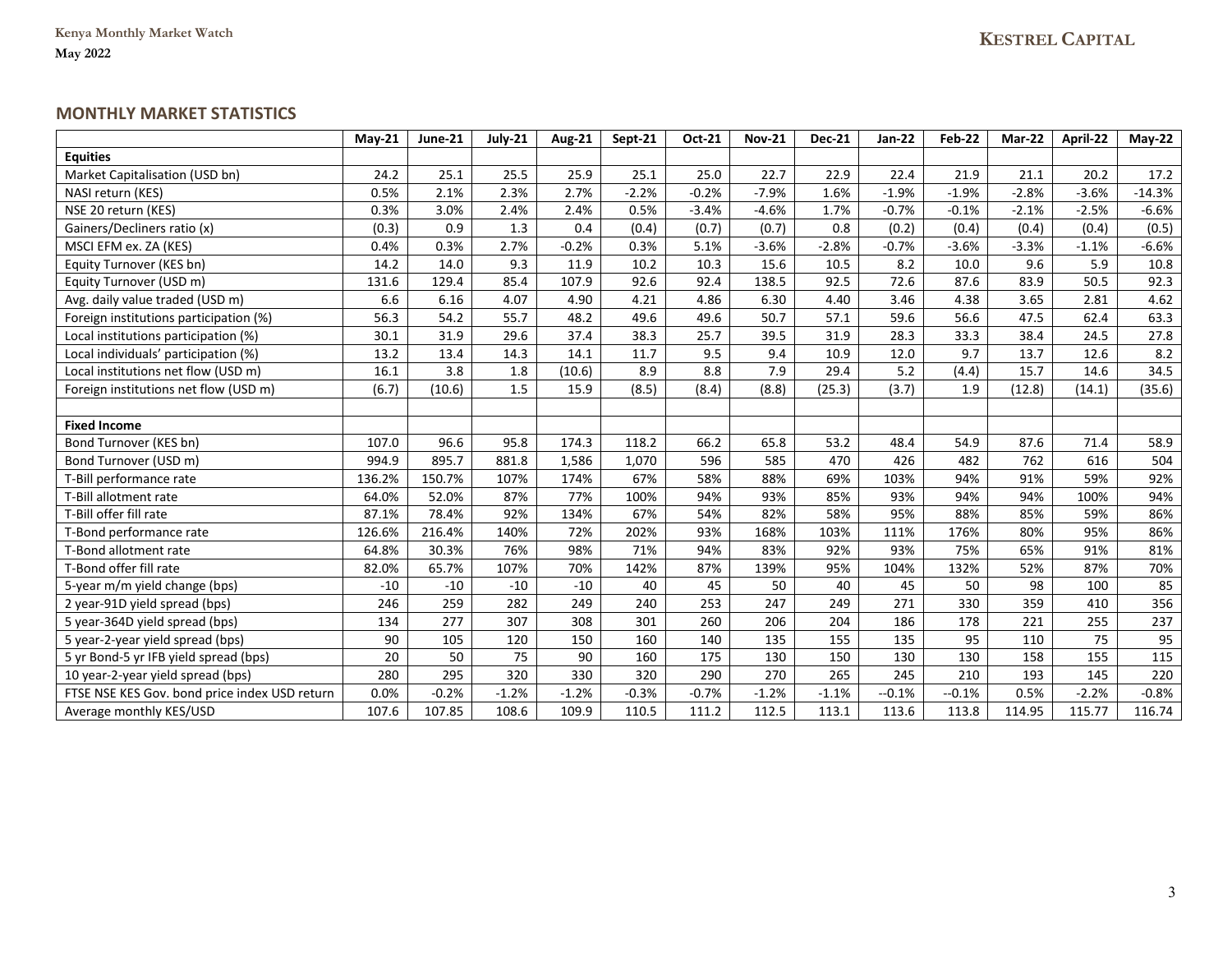# **KESTREL CAPITAL**



## NASI PE ratio contracts by 15.0% m/m - discount of 28.0% to its historical avg. Trailing market PEs remain at significant discounts to 8-year average of 39.3%





### Ytd, Nigeria emerges the winner; most other peers remain in red Safaricom losses key drag to NASI return in the month of May



(As reported by the NSE) (As reported by Bloomberg)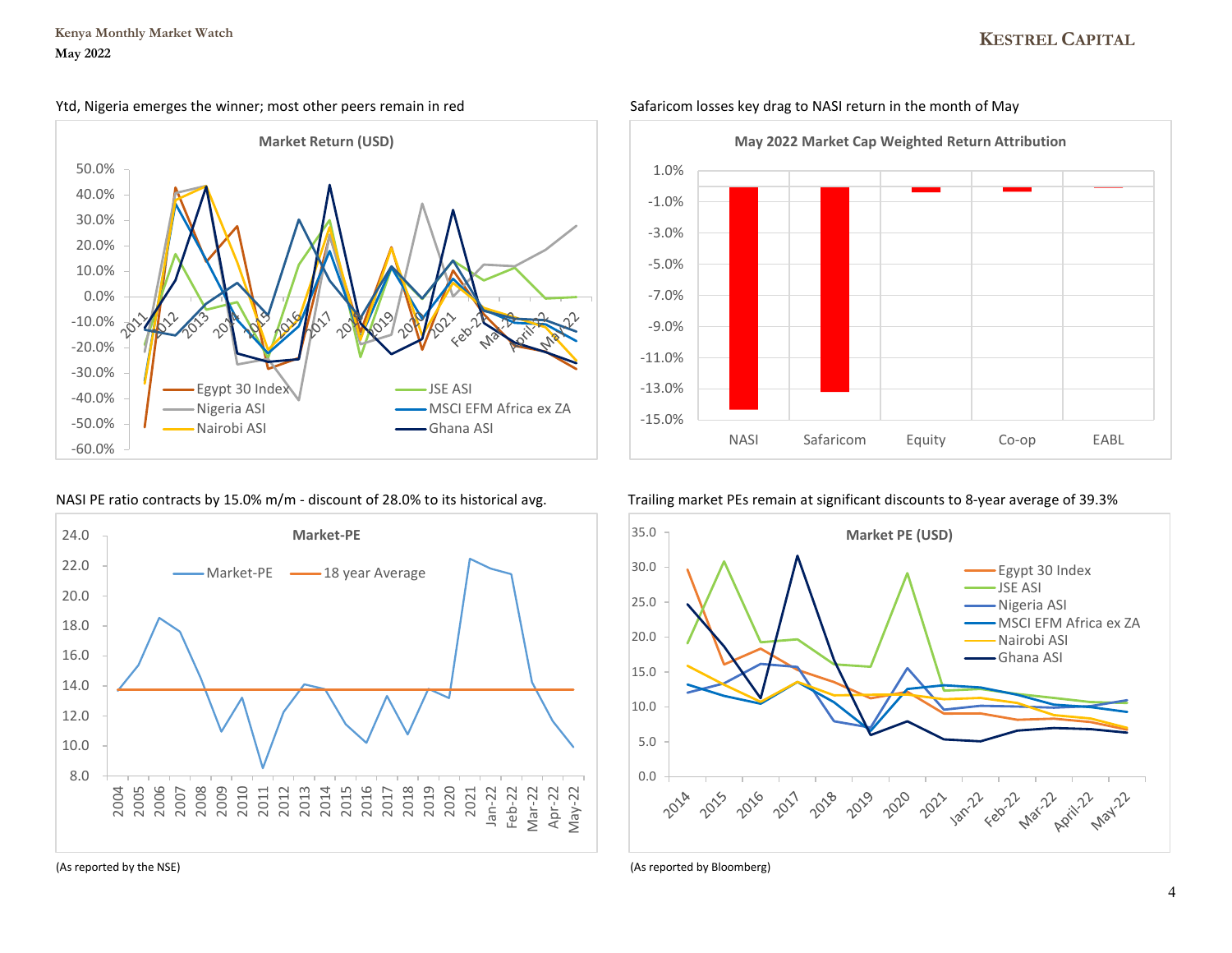# **KESTREL CAPITAL**





NSE free float as a % of market cap at highest levels since 4Q19, decline in mkt cap





\*Constituents of the constructed index: Safaricom, EABL, KCB, Co-op & Equity

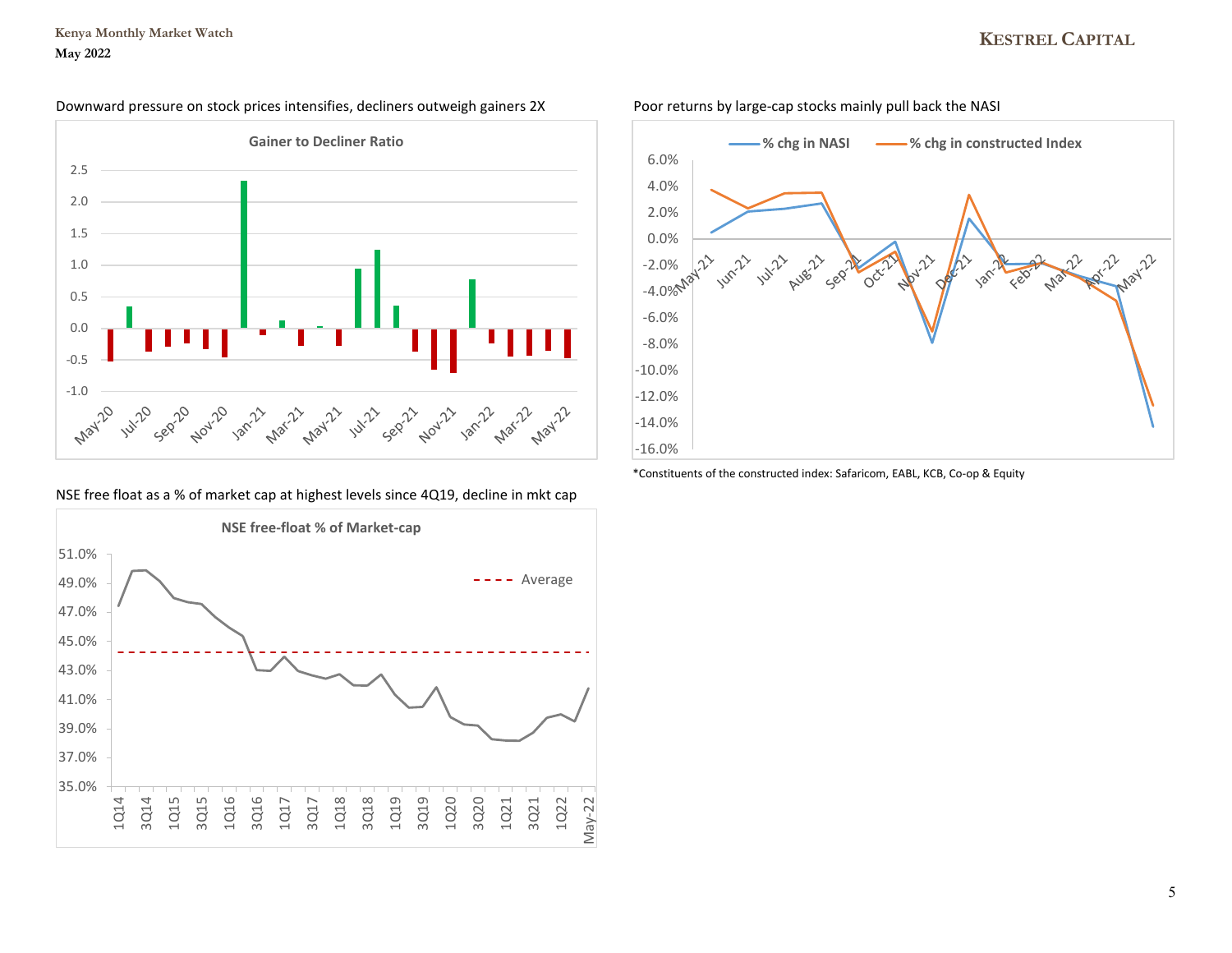# **KESTREL CAPITAL**

### Equities allocation hit a 14-year low, largely driven by weakness in share prices Local institutions' activity rebound from its 12-month low







### YTD to April 22, foreigners remain net sellers, S. Africa is the exception Foreign institutions emerge net sellers for the third consecutive month

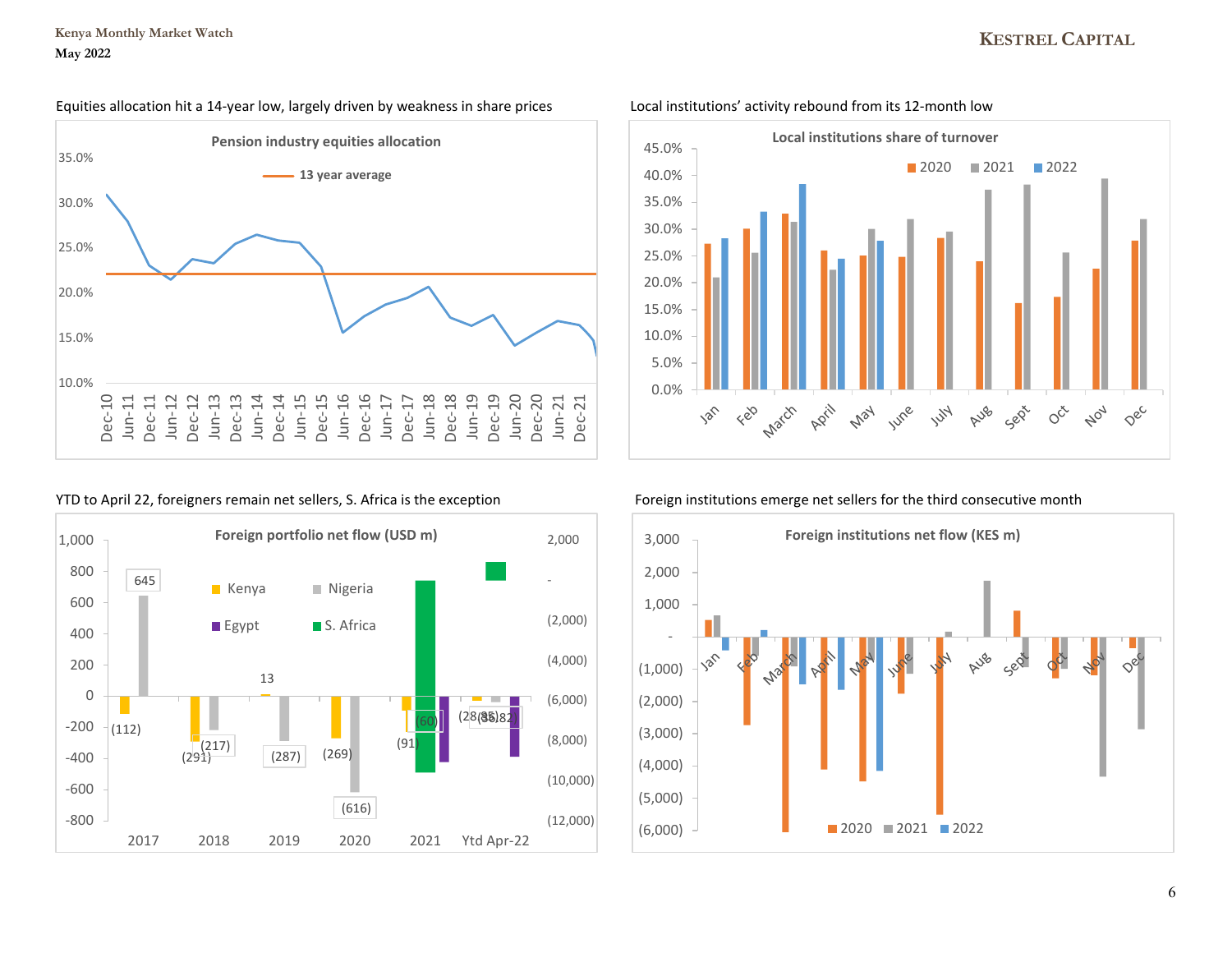

## Foreign portfolio/FX reserves at the lowest levels since 2Q20, falling foreign holdings





Foreign investors' participation levels remain at a 7-month high Foreign institutions' activity rises m/m to remain at a 7-month high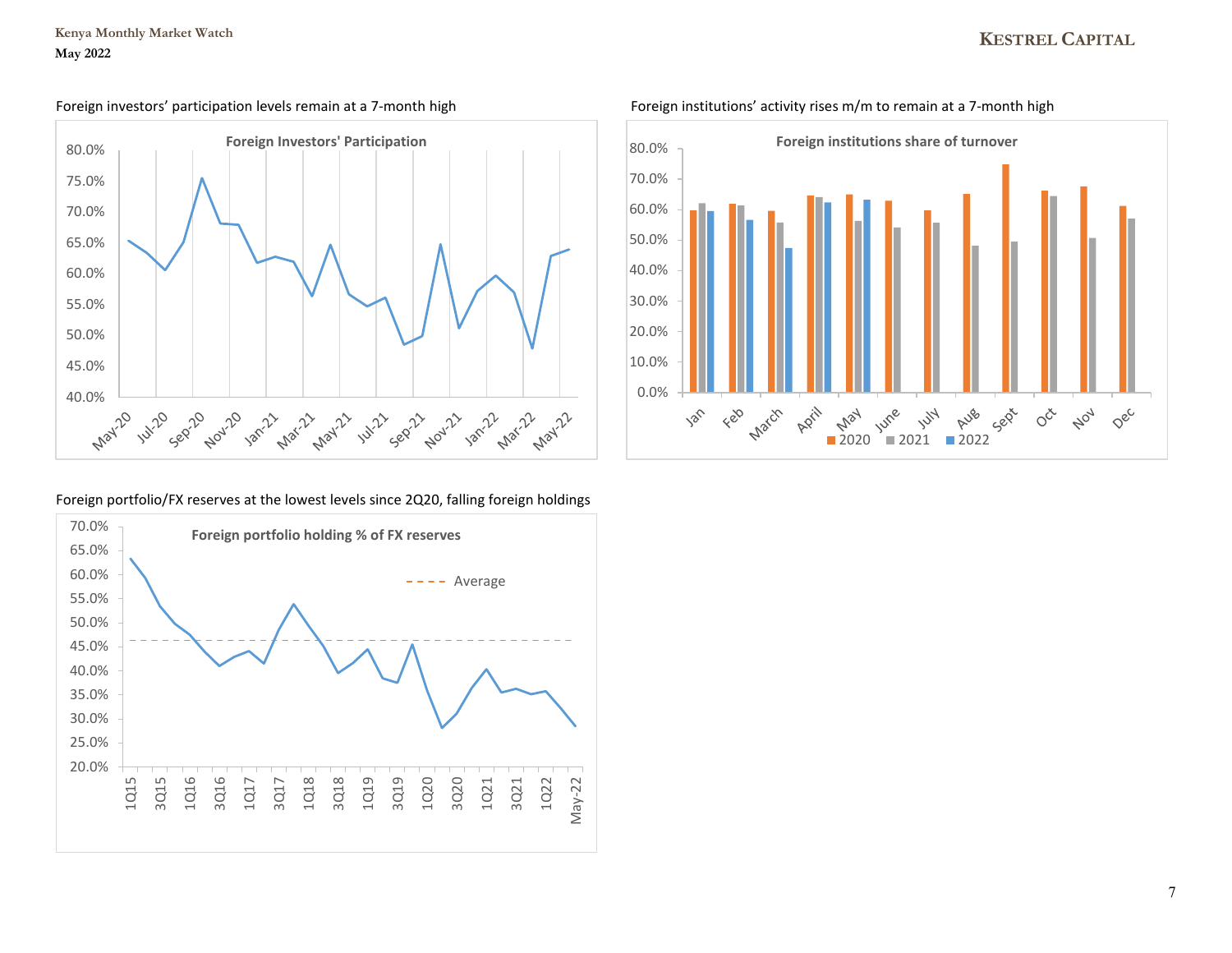# **FOREIGN FREE FLOAT TO TOTAL FREE FLOAT PER COUNTER**

| Foreign free float/total free float | 4Q18   | 4Q19   | <b>1Q20</b> | <b>2Q20</b> | 3Q20  | 4Q20  | 1Q21  | <b>2Q21</b> | 3Q21  | 4Q21  | 1Q21  | Apri-22 | $May-22$ |
|-------------------------------------|--------|--------|-------------|-------------|-------|-------|-------|-------------|-------|-------|-------|---------|----------|
| Safaricom                           | 45.4%  | 46.8%  | 45.0%       | 44.8%       | 44.3% | 45.4% | 45.9% | 45.7%       | 46.3% | 45.2% | 43.8% | 43.4%   | 42.2%    |
| Equity bank                         | 43.8%  | 41.8%  | 41.2%       | 38.2%       | 37.5% | 36.1% | 36.1% | 36.5%       | 36.7% | 36.8% | 37.4% | 37.3%   | 37.1%    |
| EABL                                | 40.4%  | 42.0%  | 41.2%       | 39.9%       | 39.8% | 38.2% | 37.1% | 36.7%       | 33.8% | 33.2% | 32.0% | 31.8%   | 30.9%    |
| <b>KCB</b> bank                     | 27.5%  | 26.7%  | 22.8%       | 19.6%       | 18.3% | 16.1% | 14.5% | 13.9%       | 14.1% | 13.2% | 13.4% | 13.3%   | 13.0%    |
| <b>BK</b> Group                     | 100.0% | 100.0% | 100.0%      | 100.0%      | 99.9% | 99.6% | 99.5% | 98.9%       | 98.8% | 83.8% | 98.8% | 98.9%   | 98.9%    |
| <b>BAT Kenya</b>                    | 61.5%  | 64.0%  | 63.9%       | 62.6%       | 62.1% | 59.8% | 58.5% | 57.7%       | 56.8% | 56.5% | 56.5% | 56.5%   | 56.4%    |
| KenGen                              | 49.4%  | 51.2%  | 51.6%       | 51.5%       | 51.2% | 50.3% | 49.8% | 49.1%       | 49.3% | 51.5% | 49.7% | 49.7%   | 49.6%    |
| I&M bank                            | 32.8%  | 32.6%  | 32.6%       | 32.6%       | 32.6% | 32.7% | 32.7% | 16.4%       | 16.4% | 18.2% | 16.4% | 16.3%   | 16.3%    |
| Jubilee Insurance                   | 48.6%  | 45.3%  | 44.6%       | 44.7%       | 45.2% | 45.2% | 45.4% | 45.5%       | 45.7% | 45.4% | 45.4% | 45.4%   | 45.4%    |
| Stanbic bank                        | 50.3%  | 48.9%  | 46.5%       | 43.6%       | 41.5% | 40.6% | 40.7% | 40.7%       | 40.8% | 41.9% | 41.6% | 41.9%   | 42.1%    |
| DTB bank                            | 36.5%  | 35.1%  | 35.7%       | 36.0%       | 35.7% | 35.5% | 35.3% | 35.2%       | 35.0% | 35.7% | 35.3% | 35.2%   | 35.1%    |
| Centum Investment                   | 13.7%  | 14.8%  | 14.7%       | 14.5%       | 13.8% | 12.5% | 11.9% | 11.0%       | 10.9% | 10.9% | 9.6%  | 9.5%    | 9.2%     |
| <b>StanChart bank</b>               | 9.8%   | 11.3%  | 11.2%       | 10.7%       | 13.8% | 12.5% | 9.5%  | 7.1%        | 6.0%  | 5.4%  | 5.5%  | 5.6%    | 5.6%     |
| <b>Britam Insurance</b>             | 76.5%  | 78.6%  | 75.2%       | 14.6%       | 10.8% | 10.8% | 14.0% | 13.7%       | 13.7% | 17.0% | 13.7% | 13.7%   | 13.7%    |
| <b>WPP ScanGroup</b>                | 91.0%  | 95.4%  | 95.9%       | 95.5%       | 80.6% | 78.1% | 78.1% | 76.5%       | 65.1% | 72.8% | 66.9% | 66.9%   | 66.9%    |

*Companies with foreign free float holding of over USD 10*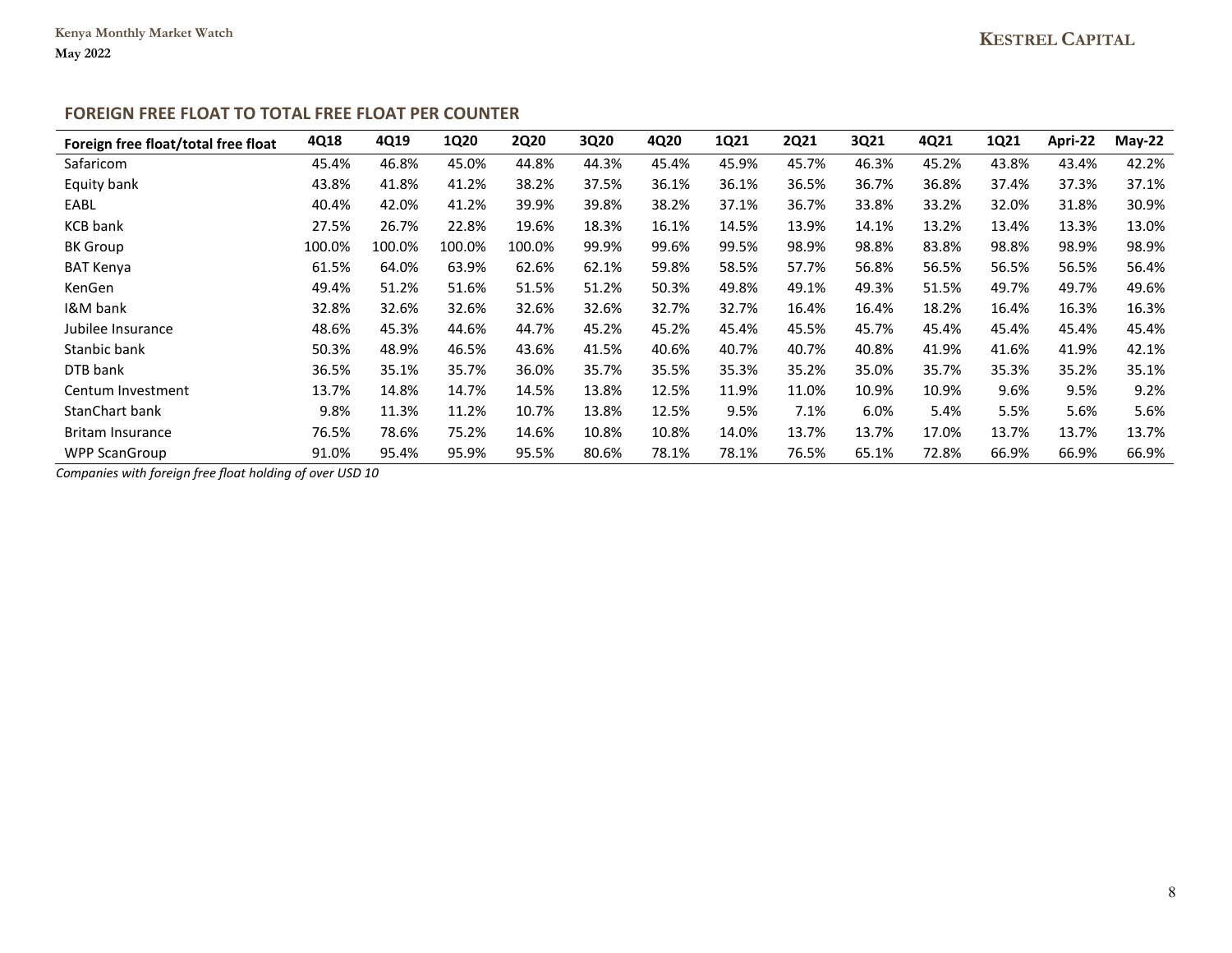**Kenya Monthly Market Watch May 2022**

## **MONTHLY NET FOREIGN FLOWS PER COUNTER**

|                      | $May-21$                 | June-21  | July-21 | <b>Aug-21</b>            | Sept-21      | Oct-21  | <b>Nov-21</b>       | <b>Dec-21</b>  | Jan-22         | Feb-22         | Mar-22   | April-22 | $May-22$ |
|----------------------|--------------------------|----------|---------|--------------------------|--------------|---------|---------------------|----------------|----------------|----------------|----------|----------|----------|
| Safaricom            | (173)                    | (1,058)  | 442     | 2,724                    | (804)        | 154     | (4,710)             | (1, 562)       | (834)          | (719)          | (1,400)  | (1, 391) | (3,034)  |
| <b>Equity Bank</b>   | (70)                     | 767      | 36      | 325                      | 160          | (250)   | 1,053               | (578)          | 376            | 605            | (82)     | (70)     | (342)    |
| EABL                 | 102                      | (385)    | (146)   | (1,009)                  | (787)        | (139)   | (344)               | (294)          | (129)          | (113)          | (121)    | (128)    | (522)    |
| <b>KCB</b> bank      | (494)                    | (134)    | (38)    | (80)                     | 384          | (687)   | (286)               | (419)          | 89             | 367            | 101      | (116)    | (260)    |
| <b>BK</b> Group      | $\Omega$                 | (39)     | (21)    | $\overline{\phantom{0}}$ | (2)          | 0       | 0                   | 0              | $\overline{2}$ | $\Omega$       |          | 25       | (1)      |
| <b>BAT</b>           | (12)                     | (49)     | (37)    | (124)                    | (17)         | (48)    | (15)                | $\overline{2}$ | 49             | (24)           | (0)      | (14)     | (6)      |
| <b>Britam</b>        | 2                        | $\Omega$ | (10)    | 0                        | 3            | (0)     | 0                   |                |                |                | 0        | 0        | 0        |
| I&M bank             | 4                        | (1)      | 3       | 6                        | (0)          | (3)     | (0)                 | $\mathbf{1}$   | (0)            | $\overline{2}$ | (10)     | (4)      | $1\,$    |
| Jubilee              | 1                        | (5)      | (4)     | (3)                      | 34           | (10)    | (8)                 | (7)            | (4)            | (10)           | (2)      | (3)      | 4        |
| Stanbic bank         | $\overline{\phantom{0}}$ | 0        | (0)     | 0                        | 13           | (4)     | 67                  | (0)            | (0)            | (34)           | 64       | 47       | 26       |
| DTB bank             | (4)                      | 3        | (20)    | 0                        | $\mathbf{1}$ | 1       | 27                  | (1)            | (1)            | (7)            | (0)      | (2)      | (9)      |
| KenGen               | (8)                      | (8)      | (0)     | 8                        | 6            | 12      | 17                  | 12             | (0)            | 2              | (11)     | 5        | (7)      |
| <b>WPP ScanGroup</b> | (5)                      | (0)      | (22)    | (34)                     | (10)         | 0       | 4                   | 0              |                | $\overline{7}$ | $\Omega$ | (0)      | 0        |
| Centum               | (9)                      | (25)     | 1       | (0)                      | (11)         | (43)    | 0                   | (53)           | 0              | 6              | (13)     | (3)      | (17)     |
| StanChart bank       | (40)                     | (58)     | (64)    | (83)                     | 5            | (12)    | (46)                | (4)            | (2)            | 4              | (4)      | 3        | 3        |
| <b>BBK</b> bank      | (3)                      | (10)     | 35      | 33                       | 62           | 11      | (72)                | 0              | 0              | 59             | 6        | (13)     | (1)      |
| Co-op Bank           | (6)                      | (48)     | (1)     | 19                       | 0            | (1)     | (24)                | 9              | 6              | 43             | (0)      | (1)      | (47)     |
| <b>NSE</b>           | 3                        | 11       | 0       | 1                        | 1            | 0       | $\scriptstyle{(1)}$ | 10             | 17             | (0)            | (0)      | (10)     | (9)      |
|                      |                          |          |         |                          |              |         |                     |                |                |                |          |          |          |
| <b>Market</b>        | (782)                    | (1, 196) | 155     | 1,721                    | (942)        | (1,021) | (4, 294)            | (2,874)        | (423)          | 187            | (1,451)  | (1,653)  | (4, 207) |

*Companies with foreign free float holding of over USD 10mn, Amounts in KES M*